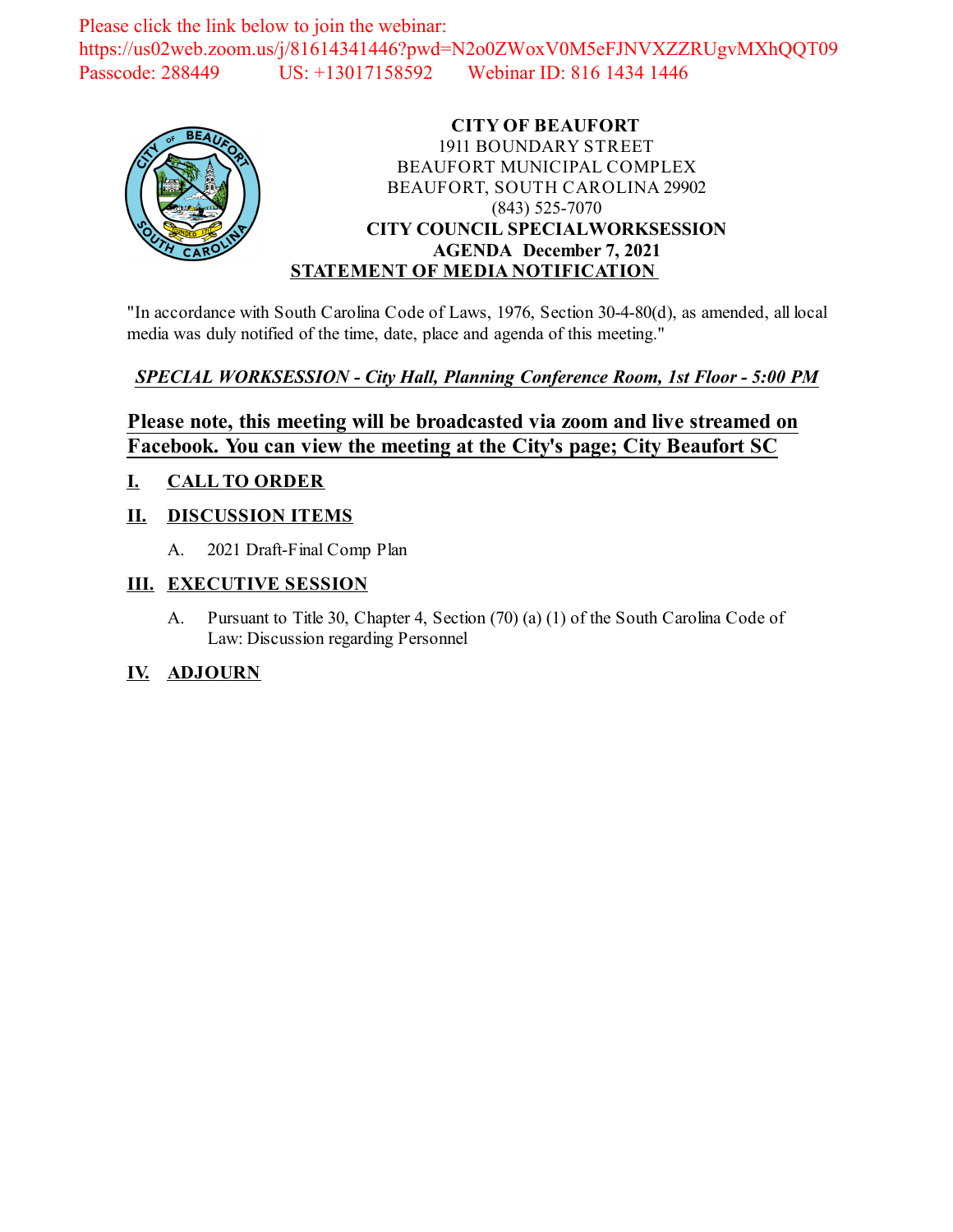

# **CITY OF BEAUFORT** DEPARTMENT REQUEST FOR CITY COUNCILAGENDA ITEM

**DATE:** 11/23/2021

| TO:                          | CITY COUNCIL                                          |
|------------------------------|-------------------------------------------------------|
| <b>FROM:</b>                 | Director                                              |
| <b>AGENDA ITEM</b><br>TITLE: | 2021 Draft-Final Comp Plan                            |
| <b>MEETING</b><br>DATE:      | 12/7/2021                                             |
|                              | <b>DEPARTMENT:</b> Community and Economic Development |

### *BACKGROUND INFORMATION:*

On November 9, a Public Hearing was held on the Draft-Final 2021 Comprehensive Plan.

From November 8th through November 24th, the public provided comments outside of the public hearing.

On November 15th, the MPC held their first work session to discuss the 2021 Comprehensive Draft-Final.

The MPC held a second work session on November 22 and have scheduled a third work session for December 6th at 2 pm in the City Hall Planning Conference Room.

The comments from the above have been captured in the attachment, along with staff responses.

### *PLACED ON AGENDA FOR:Discussion*

### *REMARKS:*

The first reading of an ordinance adopting the 2021 Comprehensive Plan, previously scheduled for December 14th, will need to be rescheduled.

| <b>ATTACHMENTS:</b>                                   |                        |             |  |
|-------------------------------------------------------|------------------------|-------------|--|
| Description                                           | Type                   | Upload Date |  |
| 20211201 Summary of Comments Recd and Staff Responses | <b>Backup Material</b> | 12/1/2021   |  |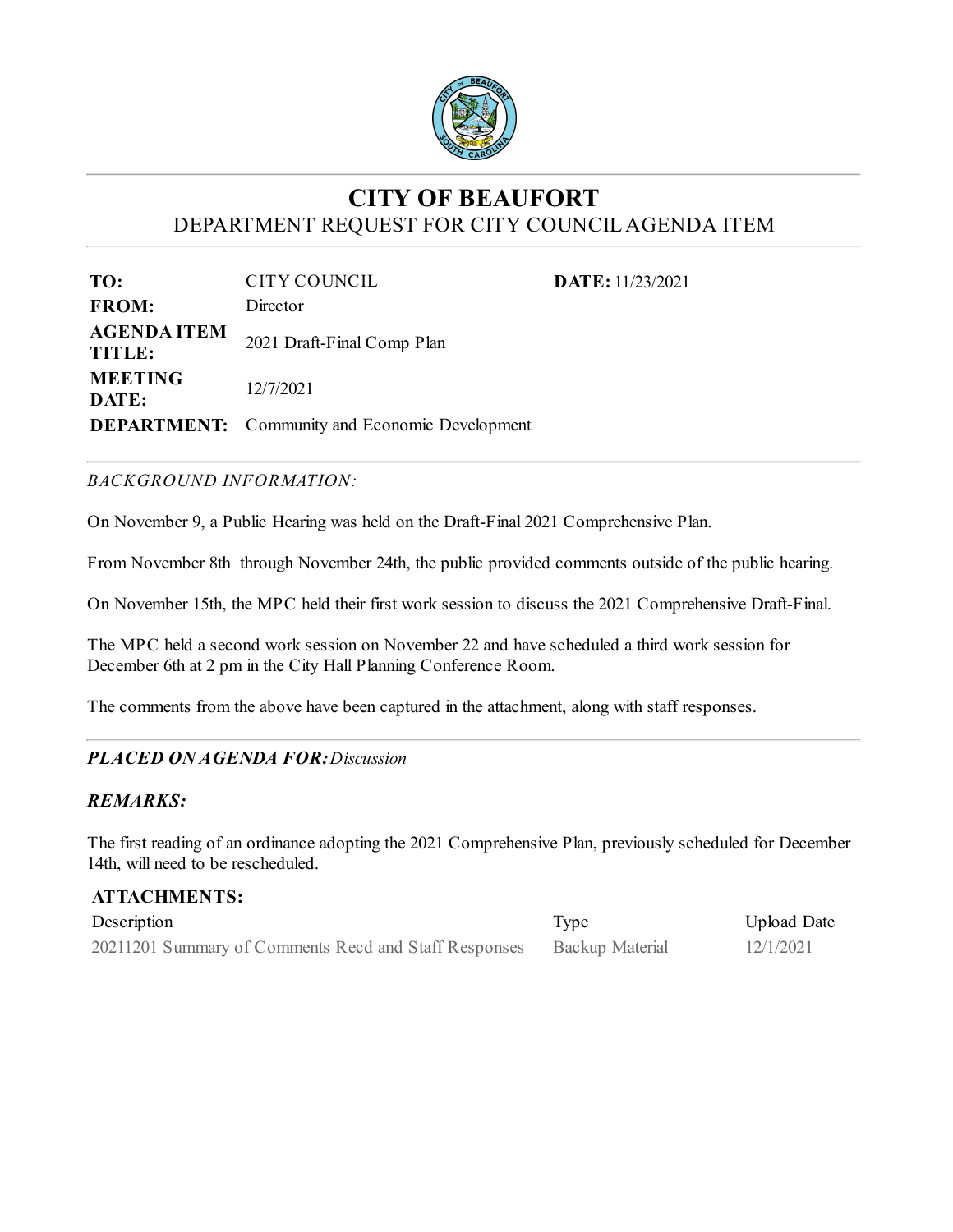### **2021 COMPREHENSIVE PLAN UPDATE SUMMARY OF PUBLIC COMMENTS AND STAFF RESPONSE (following as italicized)**

## Public Hearing

### **November 9, 2021 - Public Hearing -summary of comments**

### **Jeremiah Smith (Architect, Chair of Historic District Review Board):**

Mr. Smith asked that City Council considers holding a work session to discuss making changes to the Draft-Final 2021 Comprehensive Plan Future Land Use Map designation along Duke Street in the Historic District from Neighborhood to General Urban. He believes this proposed FLU change is supported by the City having provided street parking improvements along this street.

*- The "Neighborhood" designation foresees the following zoning districts: T4-HN, T3-N, T3-S, and T-1. The General Urban designation foresees the following zoning districts: T5-DC, IC, T4-N, and T-1. Staff is happy to convene another future land use work session to discuss his proposal.*

### **Rikki Parker (speaking for Coastal Conservation League)**

The Comprehensive Plan should include a reference to impacts, economic and otherwise, related to the Covid-19 pandemic.

*- Staff can research this.*

The Natural Resources Element should incorporate recommendations from the City of Beaufort 2009 Comprehensive Plan, more specifically, pages 82-96.

*- The Draft-Final has adopted many of the same goals listed in the Natural Resources section of the 2009 Comp Plan. If council wants, staff can incorporate the full language from the 2009 Comp Plan.* 

The Comprehensive Plan should specifically recommend the adoption of the Southern Lowcountry Stormwater Design Manual.

*- The Draft-Final 2021 Comprehensive Plan references the city's conformance to the Southern Lowcountry Stormwater Design Manual in two locations: (1) the Public Works section of the Community Facilities Element states that the city "follow the design and permitting requirements of the Southern Lowcountry Stormwater Design Manual", and (2) an initiative included in the Natural Resources Element reads "Continue to use the Southern Lowcountry Stormwater Manual, with adjustments to City needs."*

The Comprehensive Plan should include reference to Lady's Island planning efforts.

*- The Lady's Island Plan and Lady's Island in general is addressed throughout the Comprehensive Plan. As stated in the Comprehensive Plan's Introduction, the City's plan methodology used data*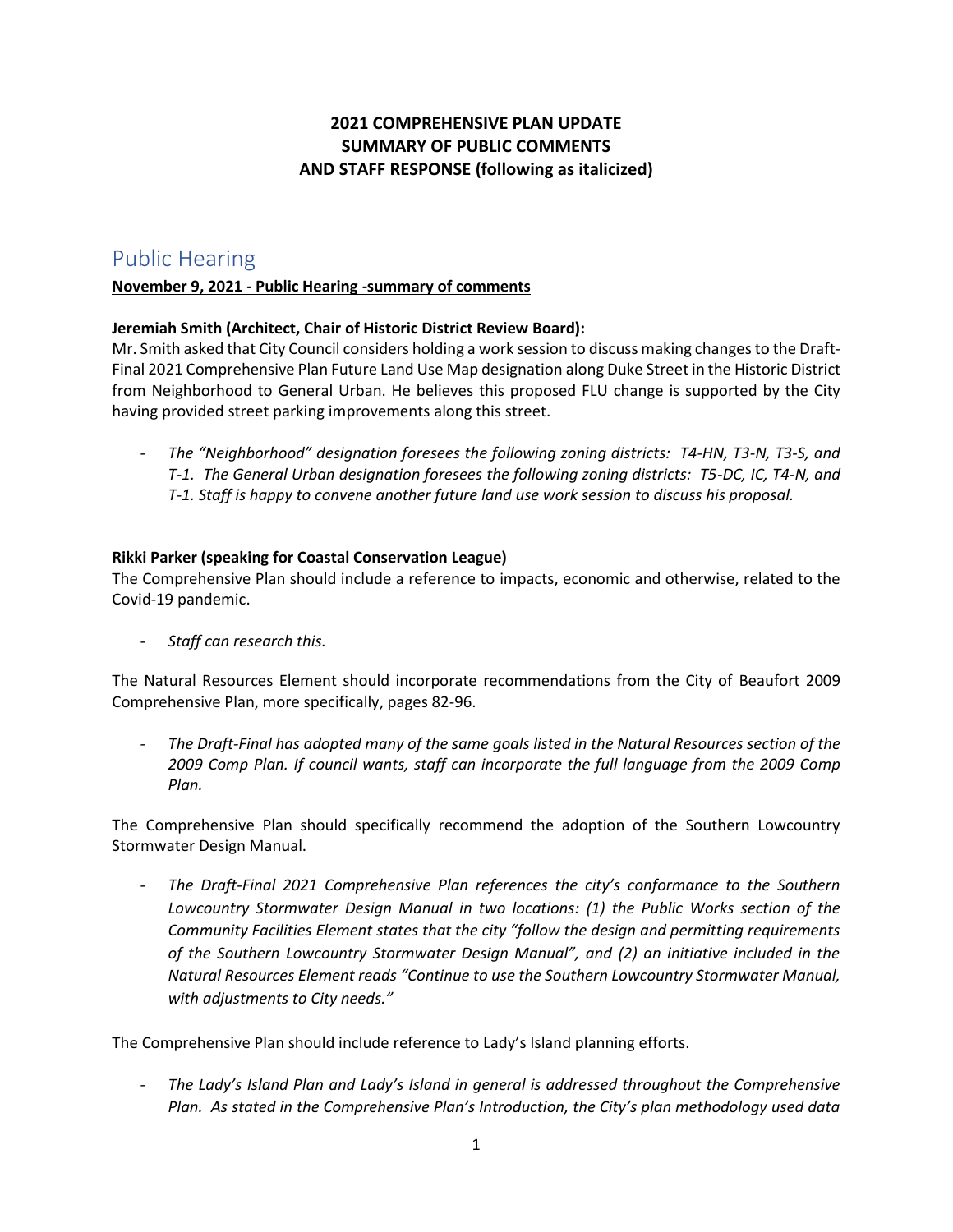*from local studies including the 2018 Lady's Island Plan, the Lady's Island Corridor Study, and Lady's Island Traffic Study. Stakeholder engagement included the Sea Island Corridor Coalition and the Lady's Island Business Professionals Association. Initiatives include "participation in the ongoing Lady's Island planning process. The Transportation Element includes a section discussing growth on Lady's Island, and a breakdown of future transportation projects being funded through the County's One-Cent Sales Tax Program. The Future Land Use Map designations are based the Lady's Island Plan's guidance for community forms.*

The Resilience Element should incorporate the strategies and actions included pages 22-25 of the County's draft 2040 Comprehensive Plan.

*- Many of the recommendations included in the County 2040 Comprehensive Plan can only be implemented at the county level. Staff will re-review these strategies and actions for consideration in the Comprehensive Plan either explicitly or by reference. It should be noted that the City used the same consultant as the County for the Natural Resources, Cultural Resources and Resiliency Elements.*

### **Joe MacDermitt (Local Business Owner – University Bikes):**

Mr. MacDermitt primarily expressed concern about encouraging the City to maintain and improve all City and County parks and the expansion of bike trails.

*- Staff appreciates and agrees with Mr. MacDermitt's commitment to the improvement and expansion of our parks, whether under City or County jurisdiction. Staff reinforces this commitment in several locations in the current draft Comprehensive Plan. A primary goal stated in the Natural Resources Element is to "strengthen and expand the urban forest, and link greenways, parks, and trails to open spaces, and to neighborhoods." The City's parks and other recreational facilities are highlighted throughout the Comprehensive Plan including specific initiatives geared to improvement and expansion of parks in the Community Facilities Element and the Natural Resources Element.*

## Comments Received Outside of the Public Hearing

### **November 8, 2021 - Summary of comments submitted by Libby Anderson**

### **Libby Anderson (Hermitage Resident):**

Ms. Anderson is concerned that there is no mention of heirs' properties and the impact it has on historic districts, neighborhood stability, and property values.

*- Staff can research this.*

Ms. Anderson would like to see a re-evaluation of the short-term rental ordinance because she agrees with the position that short term rentals "are changing the character of neighborhoods due to the constant turnover of the units, and they are having an impact on the availability of housing."

*- Staff is unaware of a change of Council's position in this regard.*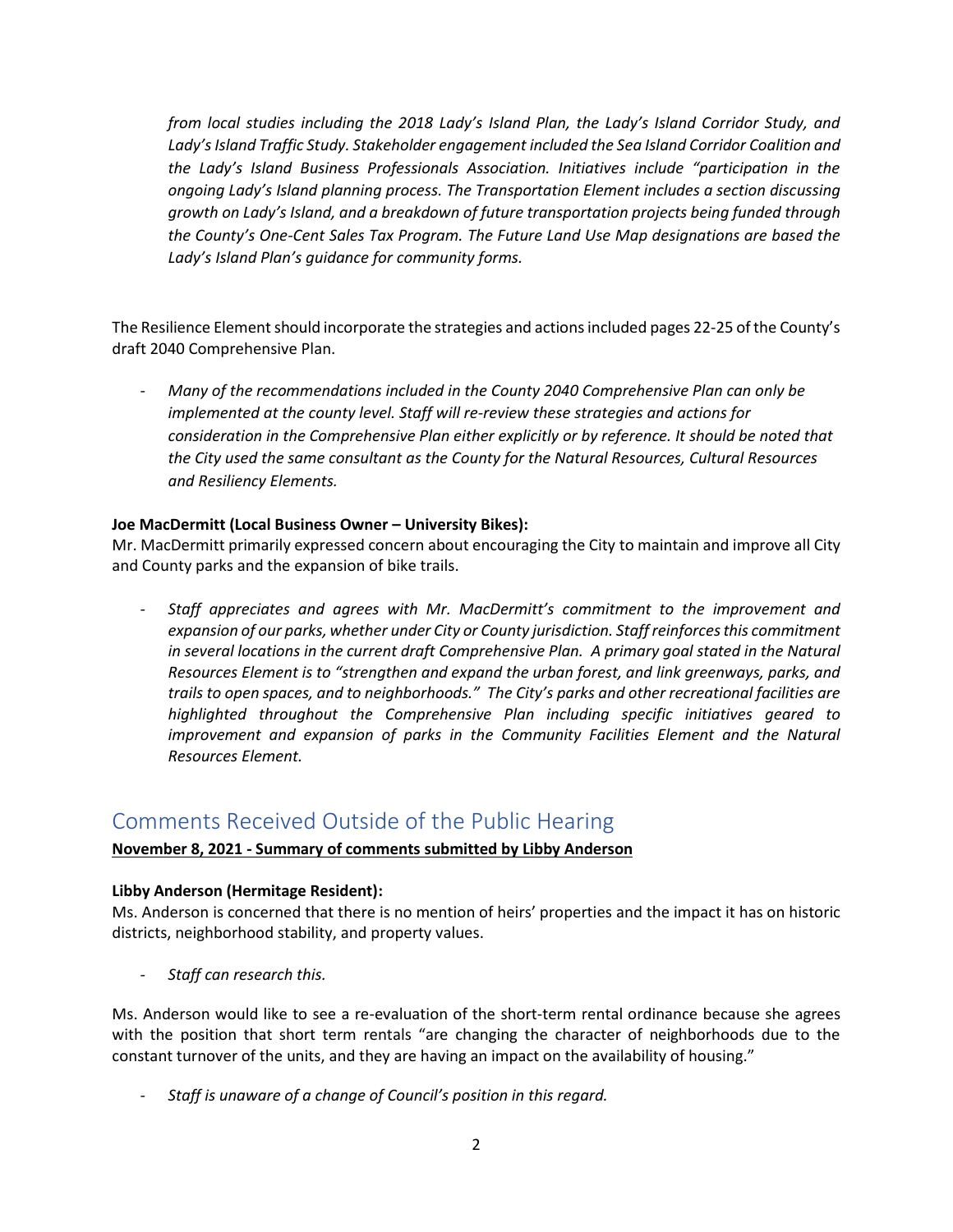### **November 9, 2021 - Summary of comments submitted by Lise Sundrla**

#### **Lise Sundrla (on behalf of Historic Beaufort Foundation):**

Ms. Sundrla' s corrections and recommendations include accurately referencing the James Robert Verdier House and mentioning that The National Park Service is currently conducting a Conditions & Integrity Study related to the character of the historic district.

*- Staff can make these changes.*

### **November 11, 2021 - Summary of comments submitted by Libby Anderson**

### **Libby Anderson (Hermitage Resident):**

Ms. Anderson feels the City should set a specific street tree planting goal—for example, planting 200 new street trees by 2025. She feels the initiative in the Natural Resources section on page 8 to ". . . set key goals for preservation and expansion of the canopy," is not enough and that the "key goals" for preservation and expansion should be set now and included in the comprehensive plan.

*- Staff supports an evaluation of city street trees and a subsequent planting plan with annual goals.*

### **November 14, 2021 - Summary of comments submitted by Libby Anderson**

### **Libby Anderson (Hermitage Resident):**

Economic Development Element – Would like to see a strong link between economic development and place-making.

*- Place-making is better accomplished through area development plans. Staff can include areas the city want to improve through place-making.* 

Natural Resources Element should include initiatives to: Improve the tree trimming agreement with Dominion Energy; Remove palmetto stumps left from Dominion's tree trimming/removal; replant with appropriate tree species.

Cultural Resources Element - suggest adding 1) an initiative that recommends establishing an office of the Center for Heirs' Property Preservation in Northern Beaufort County and expanding their programs here; 2) A recommendation regarding results of NPS study of Historic District.

Community Facilities Element - suggest adding the following initiative: add electric vehicle charging stations in city-owned parking lots and at City Hall.

Housing Element – suggest adding the following initiatives:

- Permit 2- and 3-unit dwellings everywhere in T3-N district as conditional uses. The conditions should include design and parking requirements. Consider allowing 4-family dwellings as well.
- Permit 2-, 3-, and 4-unit dwellings in the T3-S district as conditional uses using the existing conditions in the code for the T3-N district.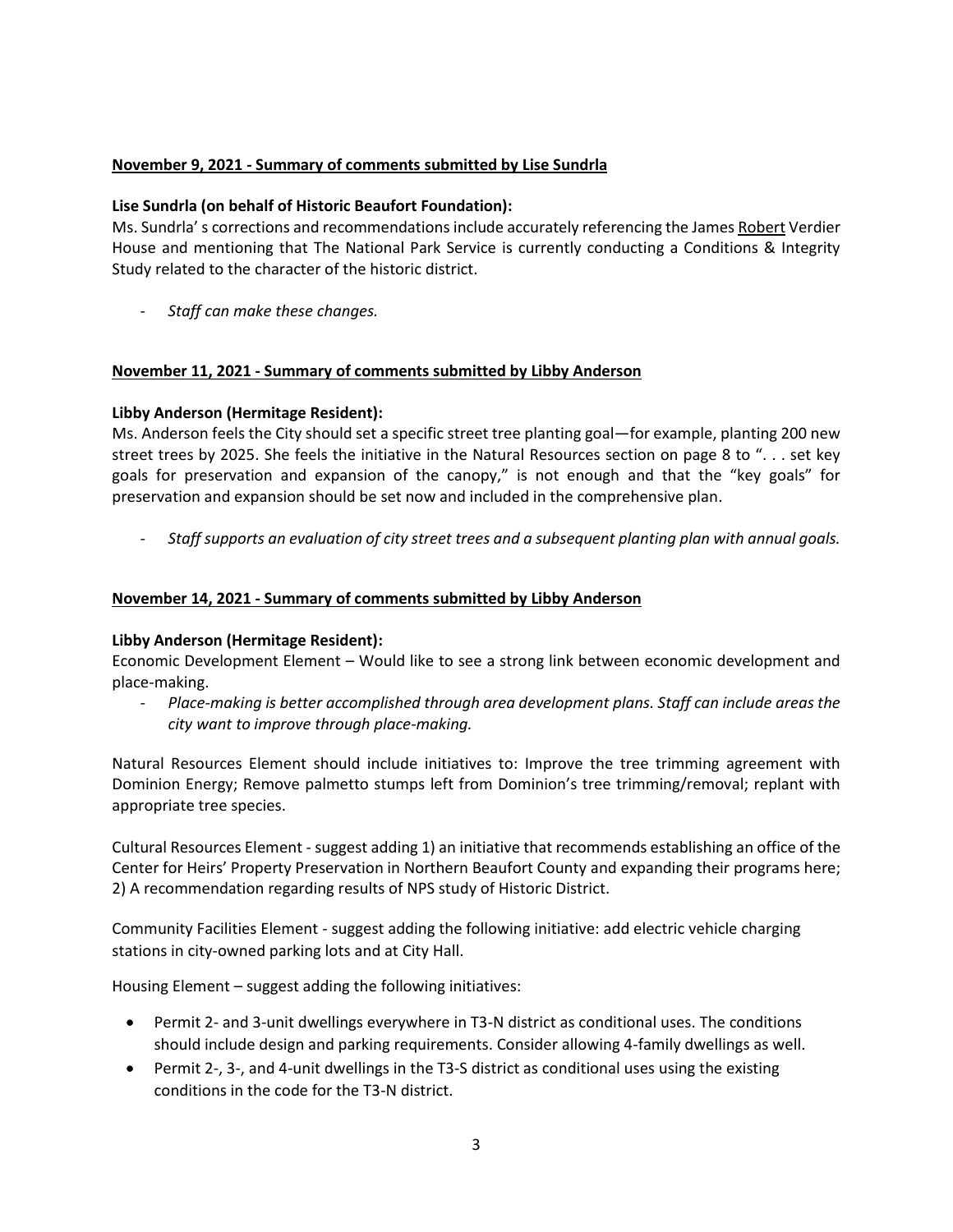• Establish a "mansion apartment" use/building type. These are structures with 5 to 12 units that maintains the form and scale of a large estate house. Permit as a conditional use in the T3-N district.

### − *Staff supports incorporating more allowances for "missing middle" housing*

- Revise Short Term Rental (STR) ordinance to limit new STRs to 4% properties; any existing 6% licensed STR properties would be grandfathered to current owner; lose grandfathered status when ownership changes. I believe this is the approach that Charleston has taken. STRs are having an impact on the supply of housing, particularly smaller units, which are generally more affordable.
- Petition the legislature to allow a real estate transfer fee to be established with the funds to go to affordable housing or open space preservation.
- Consider establishing a local housing repair program similar to the previous "Project Repair," to assist with repairs to homes owned or occupied by low- to moderate-income owners or renters.
- Support efforts to enact state legislation enabling municipalities to adopt inclusionary housing ordinances.
- Encourage the development of accessory dwelling units by waiving permit fees. Develop a set of pre-approved (design and engineering) plans that property owners can use for permitting and construction.
- Develop incentives for development of 2- and 3-unit dwellings. Waive traffic impact fees—and replace with the requirement to build a sidewalk in front of property?
- Adjust all impact fees to be based on the true impact of the use; fees should be based on square footage of the unit and/or the number of bedrooms.
- Conduct a study of the city's platted alleys. Identify alleys that could opened up and used for access for garages and accessory dwelling units (ADUs). Develop a pilot project for development of alleys with ADUs. The southern portion of Pigeon Point is ripe for this type of project. A formbased code could be developed to ensure proper design and ensure a high-quality living environment. Watch "The American Alley" presentation as part of CNU29 and you will be inspired!
- Promote condominium development which is often a path for first-time homebuyers. Does SC have a condo-liability law to reduce liability for projects that are under 20 units? If not, petition to have one enacted.

### Land Use Chapter

- Re the first initiative on the top of page 6, what does "Evaluate private and public assets for growth" mean? And then what is done with this information?
	- − *Determine what existing businesses could be catalysts for additional commercial growth; what public assets are needed to attract businesses and workforce, e.g., adequate transportation networks, education facilities, water, etc. This information will inform partnership possibilities and steer possible public investment.*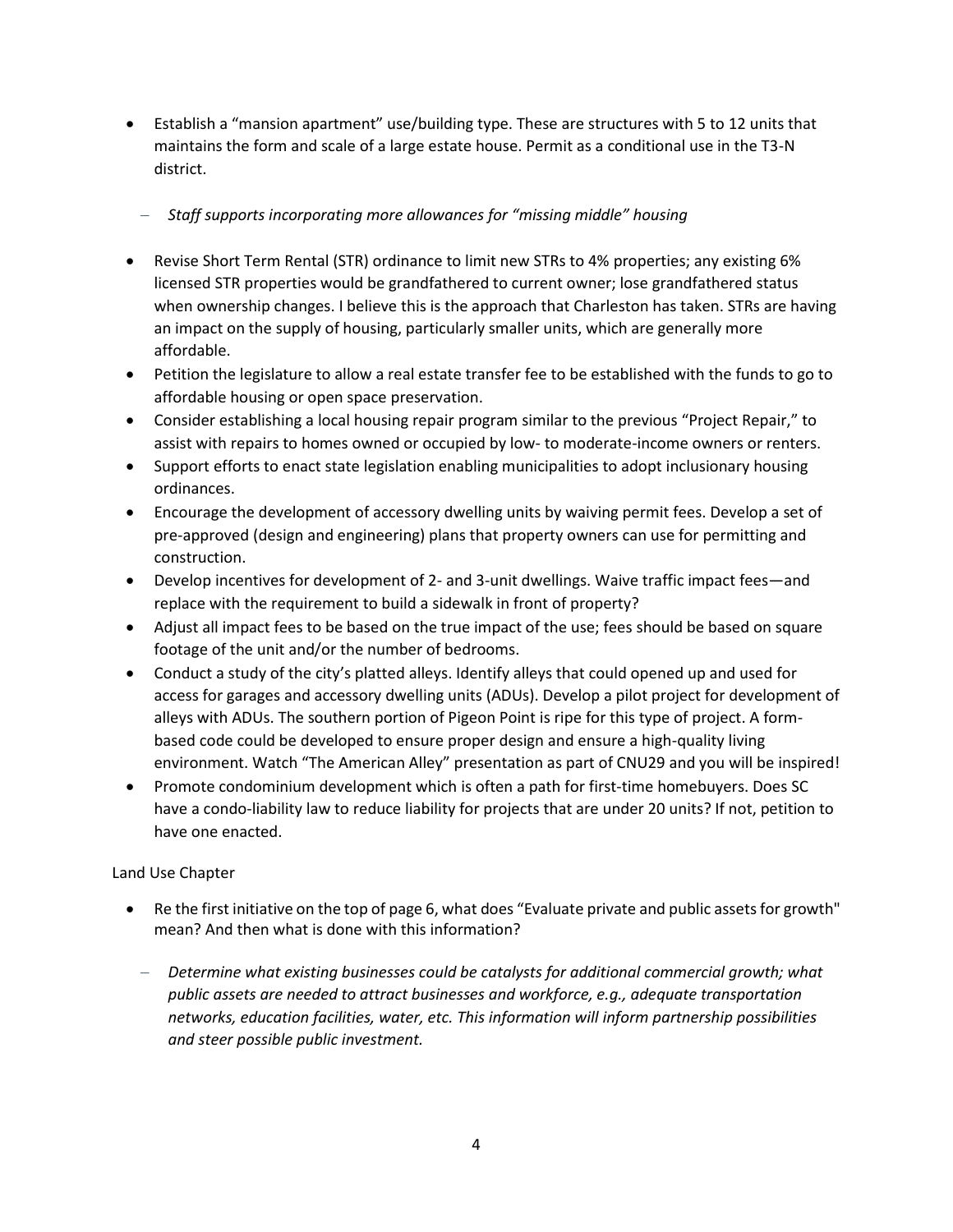- Re the second initiative on the top of page 6, "Evaluate environmental, municipal, and private constraints on growth," what is the objective of doing this? And the goal to be achieved? To remove constraints to growth?
	- − *This is to direct growth where it is most suitable and to where it will not have an adverse impact on the environment.*
- Re initiative #6, "Determine commercial and residential focus areas," are these areas different than in the Civic Master Plan? These focus areas should be determined now as part of the comprehensive planning effort and should be identified on the Future Land Map or on a separate map.
- Re #7, "Incentivize infill," shouldn't some suggestions be given as to how this might be done?'
	- − *This is an ongoing initiative that is also listed the Strategic Plan under the "Objective: Manage and encourage infill development."*
- Re #10, "Manage Northern Regional Plan growth boundaries," suggest "pulling back" the growth boundary from the Whale Branch to the Air Installation Compatible Use Zone (AICUZ). The AICUZ provides a natural break in suburban residential development—not exactly a greenbelt as we're used to thinking about, but accomplishing much of the same thing. The AICUZ is a "no go" area for dense residential development. Then to the north of the AICUZ is Clarendon Plantation which has conservation easements in place that restrict development on some of the property. So, it doesn't made sense (to me) to "leap frog" over these areas and then pick up with suburban development in the Seabrook area and on to the Whale Branch. Too costly service-wise. Also, would encourage more discussion on the Lady's Island 3<sup>rd</sup> bridge and 6-laning US 21. If at some point in the future, the area north of Clarendon needs to be opened up for development, the growth boundaries could be expanded, but for the next 10 years, infill and redevelopment should be the focus. Pulling back the growth boundaries would show real commitment to the infill goal. Also, the growth boundary on Lady's Island on US 21 should be pulled back as recommended in the Lady's Island Plan.

Transportation Chapter - suggest adding as initiatives, policies, strategies as appropriate:

- Install electric charging stations in downtown parking lots, at City Hall and at other City buildings that have a large number of employees or visitors.
- Do everything possible to extend the life of the Woods Bridge. Should a study be done to determine what things can be done to extend its life? Support a pro-active maintenance schedule. Enforce the ban on large trucks. Should this ban be strengthened? Should the bridge opening schedule be adjusted to give the bridge more "rest time"? Consider closing it to traffic on Sunday afternoons to "rest it" and give walkers and bikers a chance to use it for recreation and relaxation.
- Implement Duke Street Streetscape III.
- Need an aggressive program to add on-street parking in redevelopment areas/neighborhoods. The lack of on-street parking is one of the major barriers to infill and redevelopment. Providing opportunities for on-street parking will open opportunities for developing "missing middle" housing. Open existing platted alleys wherever possible. The Pigeon Point and Higginsonville neighborhoods are prime areas to begin these streetscape improvements which would be a catalyst for infill and reinvestment.
- Re-evaluate the Level of Service standard for urban corridors such as Ribaut Road.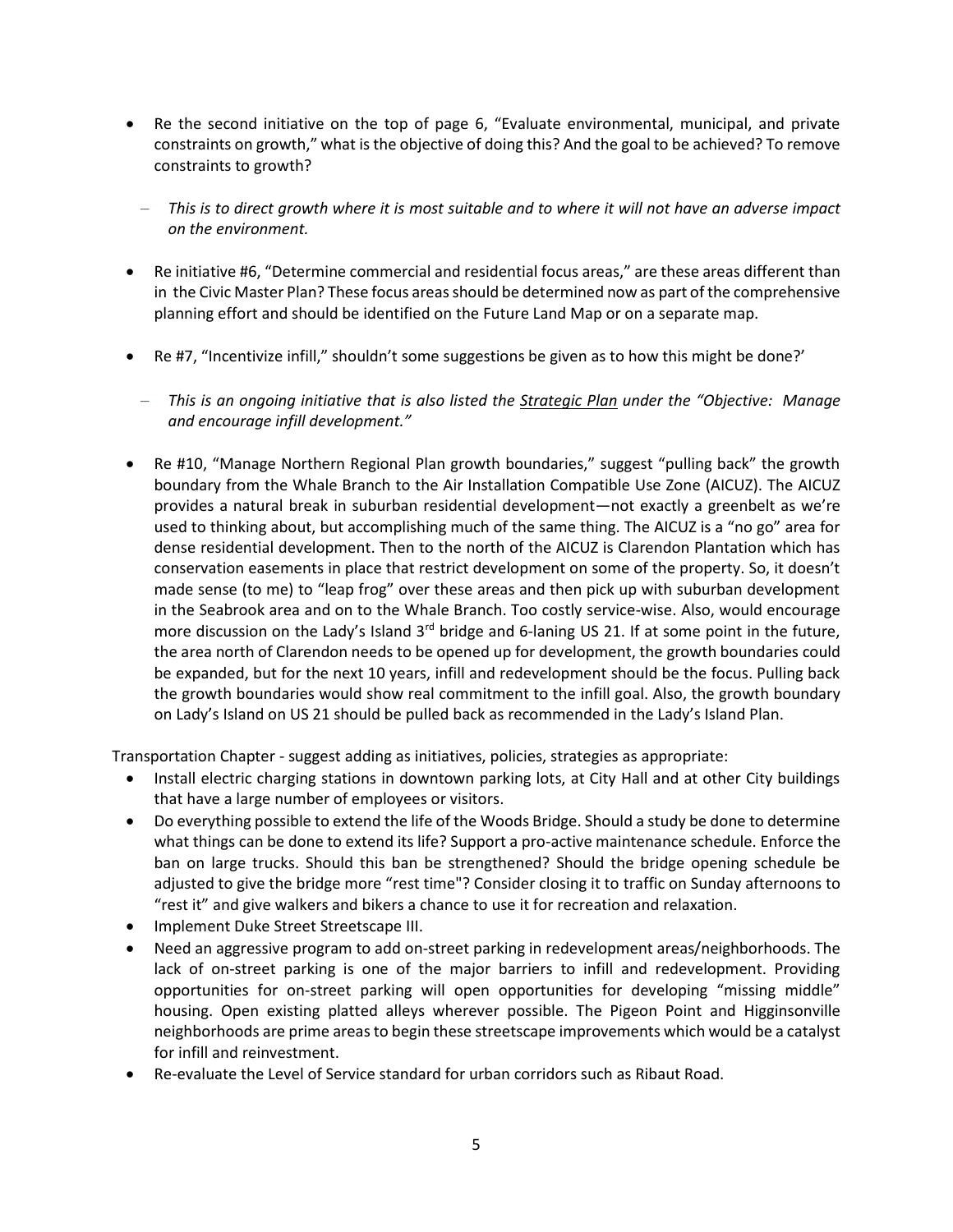Resiliency Chapter - suggest adding as initiatives, policies, strategies as appropriate:

- Require motorized tour vehicles using city streets to be electric vehicles.
- Develop an aggressive street tree planting program. Consider partnering with nonprofit community groups. To address equity issues, focus on neighborhoods such as the Northwest Quadrant that currently have fewer street trees than neighborhoods such as The Point. (See recommendation in Natural Resources chapter.)
- Support existing neighborhood associations and assist with the formation of associations in neighborhoods that currently do not have them.
- Rather that disposing of vegetative debris in the landfill, work towards a composting solution.
- Improve recycling programs/options to reduce waste from the recyclable stream.
- Work toward options for using "gray water" for irrigation and non-potable residential uses.

#### **November 16, 2021 - Summary of comments submitted by Chuck Newton**

### **Chuck Newton (Sea Island Coalition):**

Sea Island Coalition proposes the land use section be amended to include the following in paragraph three of the Land Use section under "NEEDS AND GOALS.":

"The city is committed to mixed-use development that promotes walkability and connectivity. The city will evaluate buffer requirements between different land uses to ensure compatibility of development. In this context, a special focus will be on the development and execution of the Lady's Island Plan, adopted by the City Council in April 2019. The City is fully committed to this plan for lady's Island and the necessary close cooperation and coordination with Beaufort County required for its implementation*."*

### **November 24, 2021 - Summary of comments received from Steve Andrews (Andrews Engineering)**

**(Mr. Andrews)** "I have reviewed the link to the Transportation section of the Draft COB Comp Plan. Please find attached our comments (pertaining to the Transportation Element of) the Draft Comp Plan. The comments are in line with our discussion, that your intent was to make a general reference to existing/future traffic studies. Our comments are on page 15 in the Truck Freight section, specific to US 21 and SC 170, and on page 19 in the form of 2 additional initiatives the COB may want to consider."

• Add the following text as the fifth sentence in the first paragraph of the Truck Freight discussion on page T-15 of the Transportation Element:

To ensure the efficient movement of freight continues the City should initiate and/or update access management studies along the US 21 and SC 170 corridors to establish the spacing of intersecting driveways, roadways and signalization of these intersections.

- Add the following two additional initiatives to Page T-19 of the Transportation Element:
- *- Establish minimum spacing of intersecting driveways and roads with US 21 and SC 170, and the minimum spacing of signalized intersections along US 21 and SC 170.*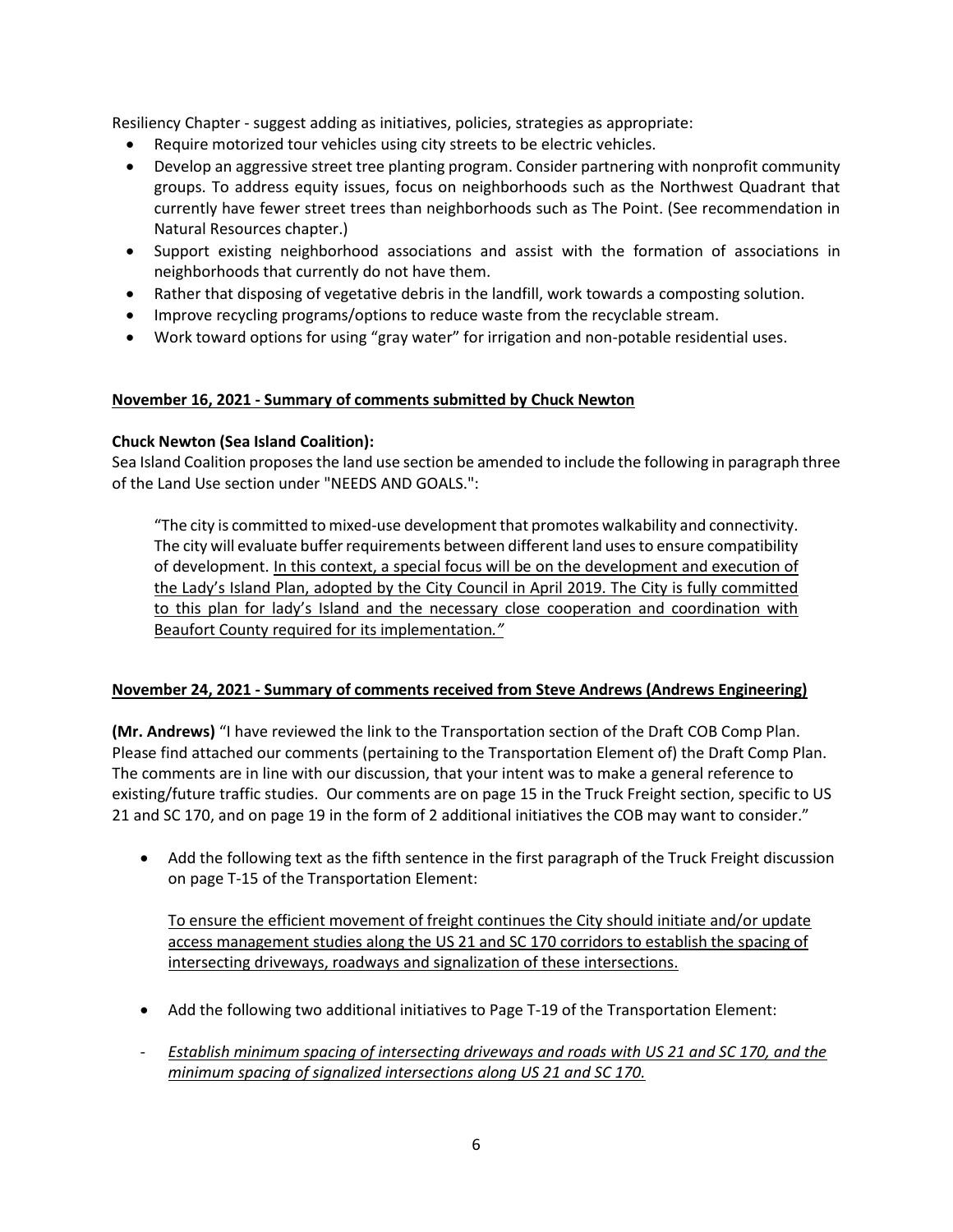*-* Plan a secondary system of roadways/connectivity which will provide for alternative access linking existing and future development, which will lessen the traffic entering and exiting the US 21 and SC 170 corridors.

## First MPC Work Session

### **November 15, 2021 - Summary of comments received from MPC members at MPC Worksession**

### Comments at the beginning of work session:

**(Mike Tomy)** The Plan should look at each of the element's initiatives and assign timeframes and costs (an implementation matrix). Many initiatives are staff issues to resolve, but even these may ultimately require costs, such as hiring a consultant. (Mr. Tomy provided a spreadsheet as an example of the implementation matrix he is referring to.)

− *Staff has created the matrix and is in the process of populating.*

**(Mike Tomy)** He recommends a quarterly, or at least a twice-a-year review of the implementation items, and an update to sections of the plan every two years.

**(Caroline Fermin)** She would like to see an update of two of the elements every two years. This would result in the entire Comprehensive Plan being updated after ten years, as required by State Law.

**(Susan Cosner)** Since the Comprehensive Plan looks into the future, she thinks growth management should be a focus of the Plan and should be addressed in each element. she also feels more "depth" is needed in the Introduction, and in the Land Use and Economic Development Elements. Also, several elements need a deeper discussion at the introductions.

### Comments by Section:

### Introduction

**(Mike Tomy)** Add something that identifies and acknowledges supporting and related documents such as the Civic Master Plan and Strategic Plan.

### − *Currently the Draft-Final includes the following:*

*"The Comprehensive Plan focuses on creating a community where all citizens can thrive. This means understanding the needs of all citizens and integrating what the city has learned from previous planning efforts. The city has incorporated 1) lessons learned from public meetings, 2) relevant goals and objectives from the previous comprehensive plan, the Civic Master Plan, and the Strategic Plan, and 3) information gathered through public outreach and engagement.*

*"The city employed experts and used the latest data from the US Census - American Community Survey, US Economic Census, US Bureau of Labor Statistics, SC Department of Department of Workforce and Employment, SC Department of Transportation, SC Department of Veteran Affairs, and local studies such as the Beaufort County, SC Housing Needs Assessment, SC Sea Grant Consortium's Flood Vulnerability Assessment, South Coast Cyber Center's South Coast Regional Cybersecurity Education and Development Program, Chamber of Commerce's Lowcountry Prosperity report, the Beaufort County*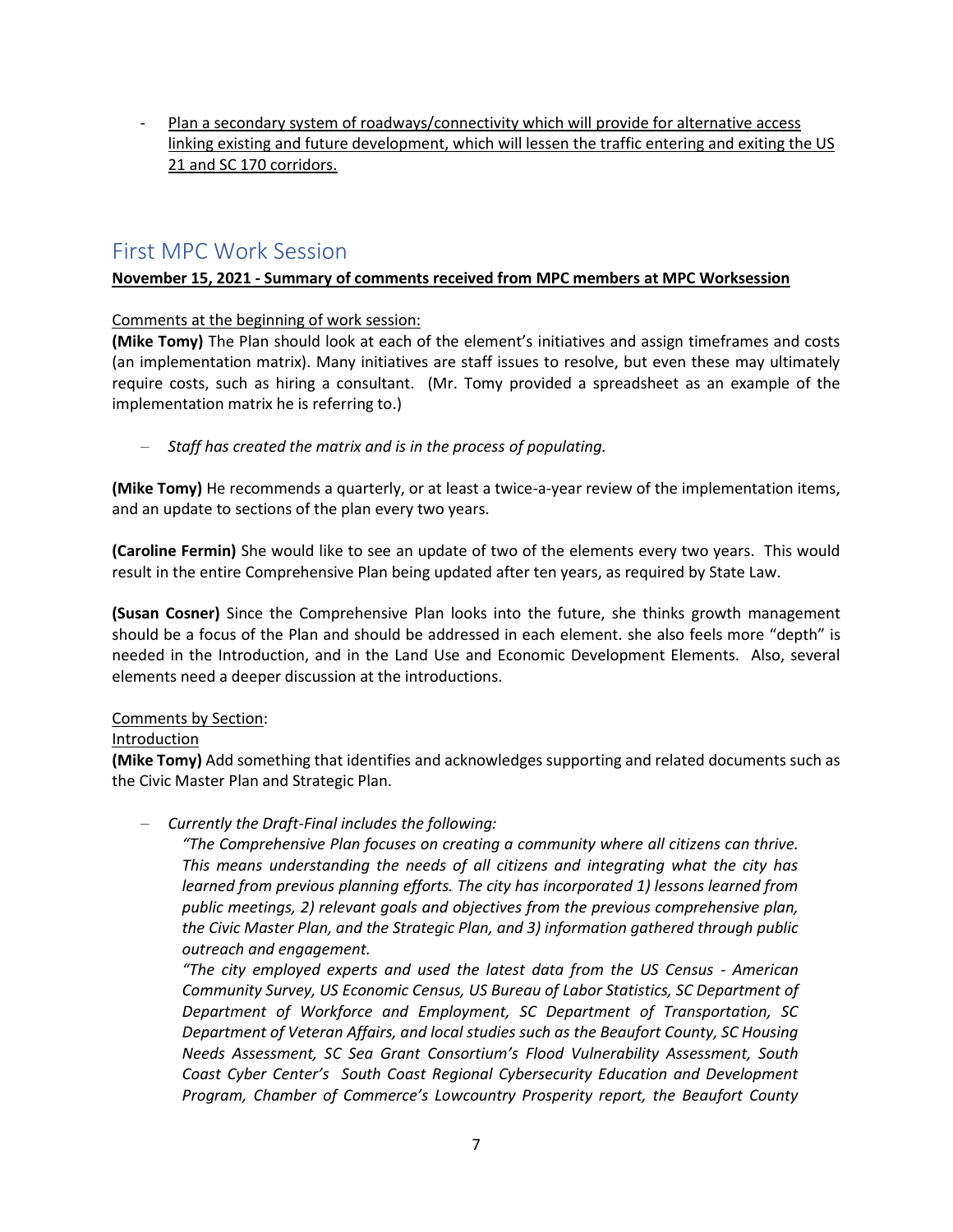*Economic Development Corporation's Update to the City of Beaufort, Marine Corps Air Station Beaufort's Joint Land Use Study and Air Installation Compatible Use Zone Study, the city's Historic Preservation Plan Update, the Lady's Island Plan, the Lady's Island Corridor Study, and Lady's Island Traffic Study."*

Vision

**(Susan Cosner)** Vision Statement reads more like a mission statement.

**(Wendy Zara)** Change "ensure" to "assure"; change "liaise" to "collaborate".

**(MPC)** Change "well-run government" to "well-run, approachable government"

− *The members were informed that the Vision Statement, as worded, was adopted by city council and is included in the 2021-2023 City of Beaufort Strategic Plan.*

#### Population

**(Susan Cosner)** She thinks it isimportant that growth management is discussed in the Population Element. The plan should analyze the numbers, and our implementation strategies should address the numbers and analysis included ion the element.

#### Economic Development

**(Mike Tomy)** The plan should encourage vocational and technical training in "the trades".

**(Wendy Zara)** The connection between economic development and affordable housing/workforce housing should be included in the element.

**(Wendy Zara)** Our old and abandoned structures should be utilized for affordable housing/workforce housing, and as opportunities for business growth. (Reece pointed out that the city maintains a commercial/industrial "opportunities list" that includes residential structures.

#### Natural Resources

Minor editing change to Needs and Goals – replace "The city should" with "The city will".

**(Judy Alling)** Suggested additional initiative; "Establish a stricter tree ordinance". She thinks that currently it is too easy for developers to just pay the fines.

#### Cultural Resources

**(Wendy Zara)** Mention HBF more prominently in the Cultural Resources section (it is currently listed on page C-7 as one of several organizations that work to secure Beaufort's historic preservation) or consider making the mention in the Community Facilities Element (CF-14 – Beaufort Historic District).

#### Community Facilities

**(Susan Cosner)** Would like to see "sense of place" signage at the "front doors" to the City. Something more prominent that shows visitors they have arrived in Beaufort.

**(Mike Tomy)** It would be good to mention a location in the historic district that could serve as the Gullah Geechee headquarters.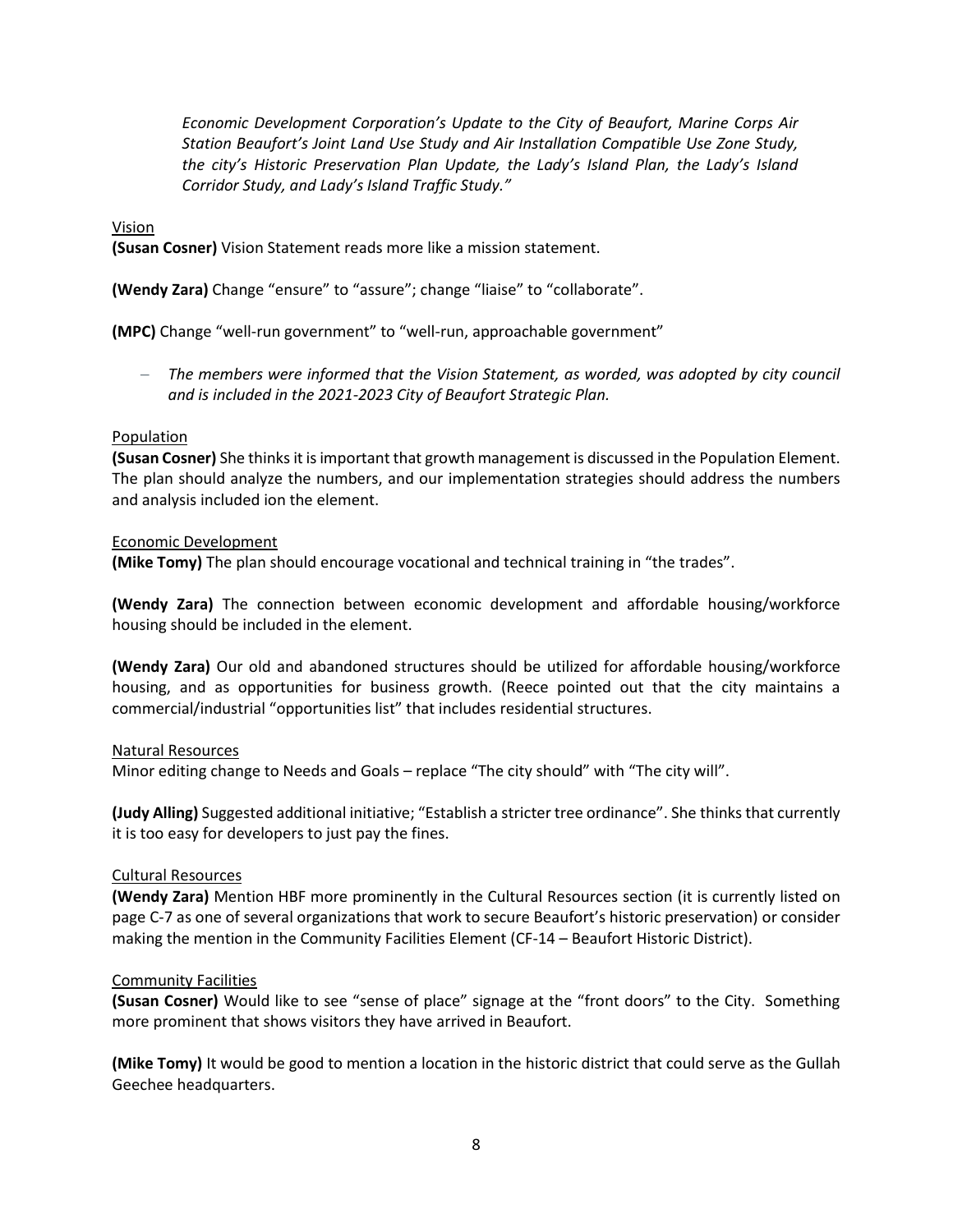**(Judy Alling)** Add an initiative to provide historic markers along the Spanish Moss Trail where warranted.

## Second MPC Work Session

### **November 22, 2021 - Summary of comments received from MPC members at MPC Worksession 2**

#### Housing

**(Judy Alling)** Link affordable housing to economic development.

**(Mike Tomy)** Restate Objective 2 to read: "Manage and encourage appropriately scaled infill development.

**(Mike Tomy)** Regarding the initiative "Promote infill incentives," he would like any current incentives documented.

− *The members were informed that the current city code describes the Beaufort Redevelopment Incentive Program (Sections 5-2021 through 5-2030).*

**(Susan Cosner)** Correct Tables 6.15 through 6.18 to reference "City-wide support for New Units" (the tables incorrectly read as County-wide).

**(Susan Cosner)** She notes that the Housing Element lists the top nine highest prioritized Affordable Housing Task Force recommendations as they were presented to city council in early 2021 and asks how the city is going to act on these recommendations. She also asked about the status of the 11 mediumprioritized recommendations, and the 3 low-prioritized recommendations (as presented to city council on 4/19/21 as Affordable Housing Task Force recommendations).

**(Susan Cosner)** She asked that the Regional Housing Trust Fund (RHTF) section of the element (currently starting on draft page H-11) be updated, since it references the "draft" RHTF Study, and this study has now been finalized.

**(Susan Cosner)** She asked if staff could include a discussion about the impact of new housing development on the transportation network.

− *The members were informed that Section 7.3.2, Traffic Impact Analysis, of The Beaufort Code requires that a traffic impact analysis be provided for any proposed development that generates more than 50 trips during the peak hour on the adjacent street(s). It was also noted that this requirement is more stringent than the SCDOT TIA requirement of 100 trips during the peak hour on the adjacent street(s).*

**(Mike Tomy)** He stated his concern about the degradation of residential properties and whether they are being actively inspected and renewed for code compliance.

− *The members were informed that City Code Section 5-1017: Property maintenance code adopted, formally adopts the International Property Maintenance Code as the Property Maintenance Code of the City of Beaufort for the control of buildings and structures. This code establishes*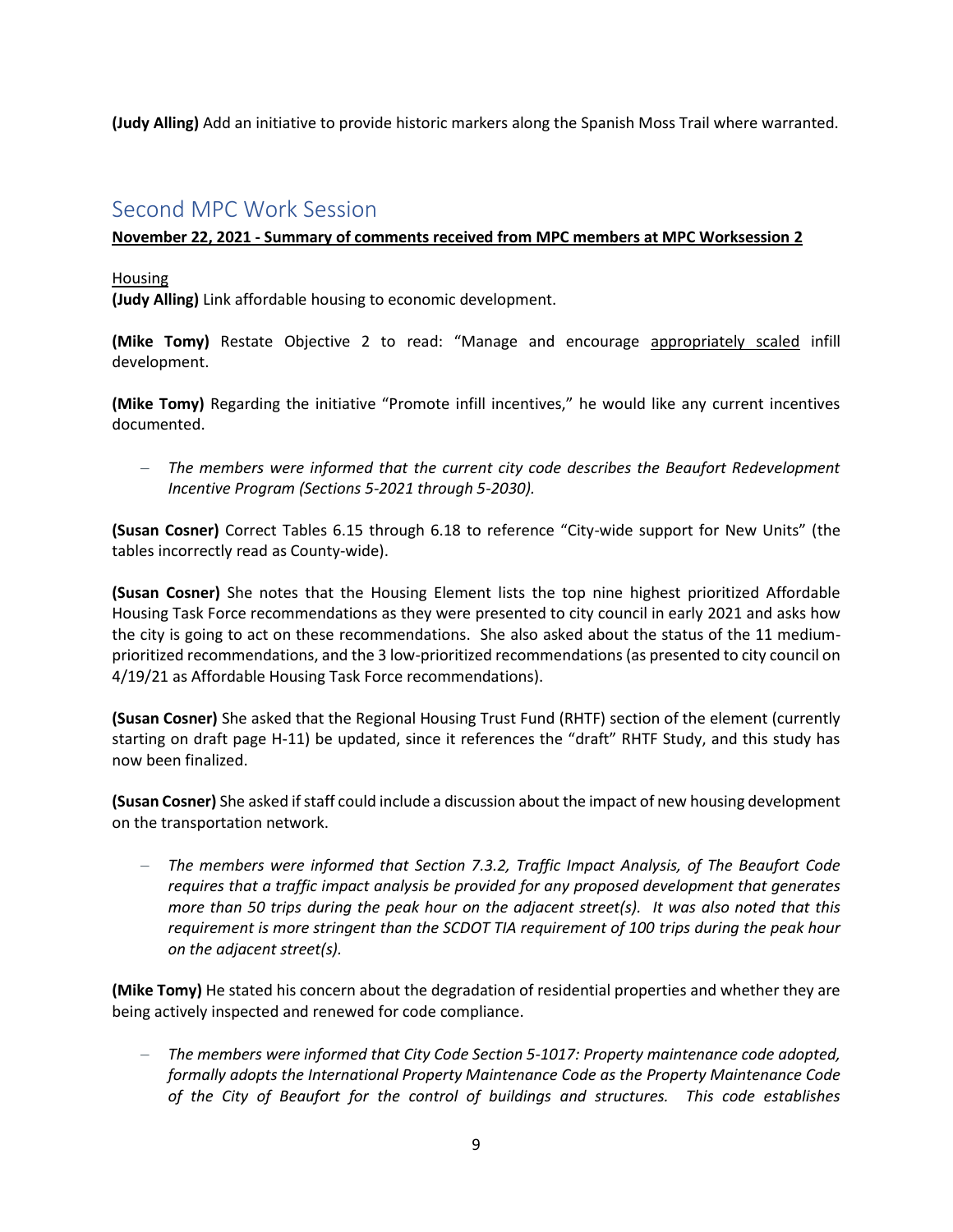*requirements for the maintenance of existing buildings through model code regulations that contain clear and specific property maintenance and property improvement provisions.* 

**(MPC)** Restate the first sentence in the Needs and Goals section (draft page H-13) from:

*The City will build an authentic, safe, and equitable City and pursue affordable housing opportunities for all segments of the population.*

To:

*The City will support the development of a safe, and equitable City and pursue affordable housing opportunities for all segments of the population.*

**(MPC)** Restate the first Housing Element initiative (draft page H-13) to read "Decide on and implement the recommendations from the Affordable Housing Task Force".

Land Use

**(Susan Cosner)** She asked if the Land Use maps can be edited so that the city boundaries are shown more prominently?

− *Yes.*

**(Wendy Zara)** She asked if there is a map that shows all the protected areas (for example, conservation properties, conservation easements, and JLUS Compatibility Easements) within the city?

− *Open Land Trust provided GIS data of conservation lands, and this was incorporated into the future land use. We can create a separate conservation map as well (I had our administrative assistant send a jpeg.)*

**(Susan Cosner)** She asked that Lady's Island be discussed in the Introduction section of the Land Use Element, noting that there is no narrative about Lady's Island regarding land use. She stated that there needs to be a broader discussion on the direction the city wants to go regarding land use, including the direction of Lady's Island which is currently entirely within the city's growth boundary.

− *The Lady's Island Plan was used to create the future land use maps including the Village Center community form. Staff can create a specific narrative addressing Lady's Island more formally.*

**(Susan Cosner)** She asked if it is possible to have a consultant use the information currently contained within the draft Plan to finish the Plan and "draw the picture" regarding the City's future growth plans.

**(Susan Cosner)** She asked that there be a discussion on future annexation and the discussion should include the "donut holes" identified on the map entitled *Future Land Use with Potential Annexation Areas*.

**(Wendy Zara)** Regarding the Future Land Use Map, she felt that showing the future land use of all of Clarendon Farms PUD as Parks/Open Space does not accurately depict which areas of the PUD are in conservation easements and which areas are not.

− *The draft future land use map originally showed the Clarendon Farms PUD area as mixed-use. At one of the future land use workshops, OLT informed that it would be more accurate to depict it as open space/conservation. The change was made based on OLT's information and assessment.*

**(MPC)** With no further MPC member comments regarding the Land Use Element, commission members agreed to review the remaining three elements at a 3<sup>rd</sup> work session on December 6, thus allowing time in this work session for public comment.